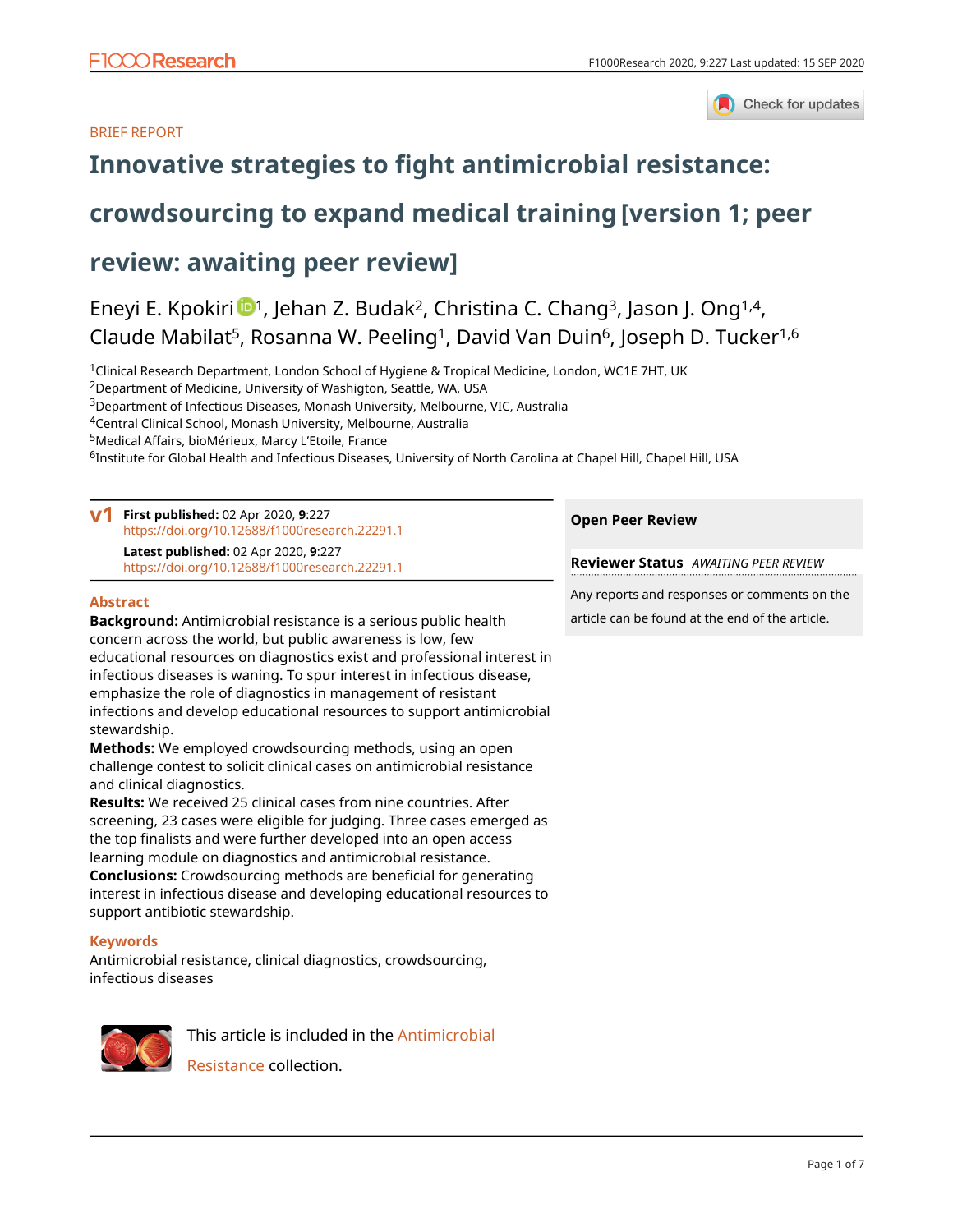#### **Corresponding author:** Eneyi E. Kpokiri [\(eneyi.kpokiri@lshtm.ac.uk](mailto:eneyi.kpokiri@lshtm.ac.uk))

**Author roles: Kpokiri EE**: Conceptualization, Methodology, Writing – Original Draft Preparation, Writing – Review & Editing; **Budak JZ**: Methodology, Writing – Review & Editing; **Chang CC**: Formal Analysis, Investigation, Writing – Review & Editing; **Ong JJ**: Project Administration, Writing – Review & Editing; **Mabilat C**: Resources, Writing – Review & Editing; **Peeling RW**: Supervision, Writing – Review & Editing; **Van Duin D**: Writing – Review & Editing; **Tucker JD**: Conceptualization, Formal Analysis, Funding Acquisition, Project Administration, Supervision, Writing – Review & Editing

**Competing interests:** No competing interests were disclosed.

**Grant information:** The challenge contest was supported by an unrestricted grant from bioMerieux to the London School of Hygiene and Tropical Medicine (grant code ITCRZM59).

*The funders had no role in study design, data collection and analysis, decision to publish, or preparation of the manuscript.*

**Copyright:** © 2020 Kpokiri EE *et al*. This is an open access article distributed under the terms of the [Creative Commons Attribution](http://creativecommons.org/licenses/by/4.0/) [License](http://creativecommons.org/licenses/by/4.0/), which permits unrestricted use, distribution, and reproduction in any medium, provided the original work is properly cited.

**How to cite this article:** Kpokiri EE, Budak JZ, Chang CC *et al.* **Innovative strategies to fight antimicrobial resistance: crowdsourcing to expand medical training [version 1; peer review: awaiting peer review]** F1000Research 2020, **9**:227 <https://doi.org/10.12688/f1000research.22291.1>

**First published:** 02 Apr 2020, **9**:227<https://doi.org/10.12688/f1000research.22291.1>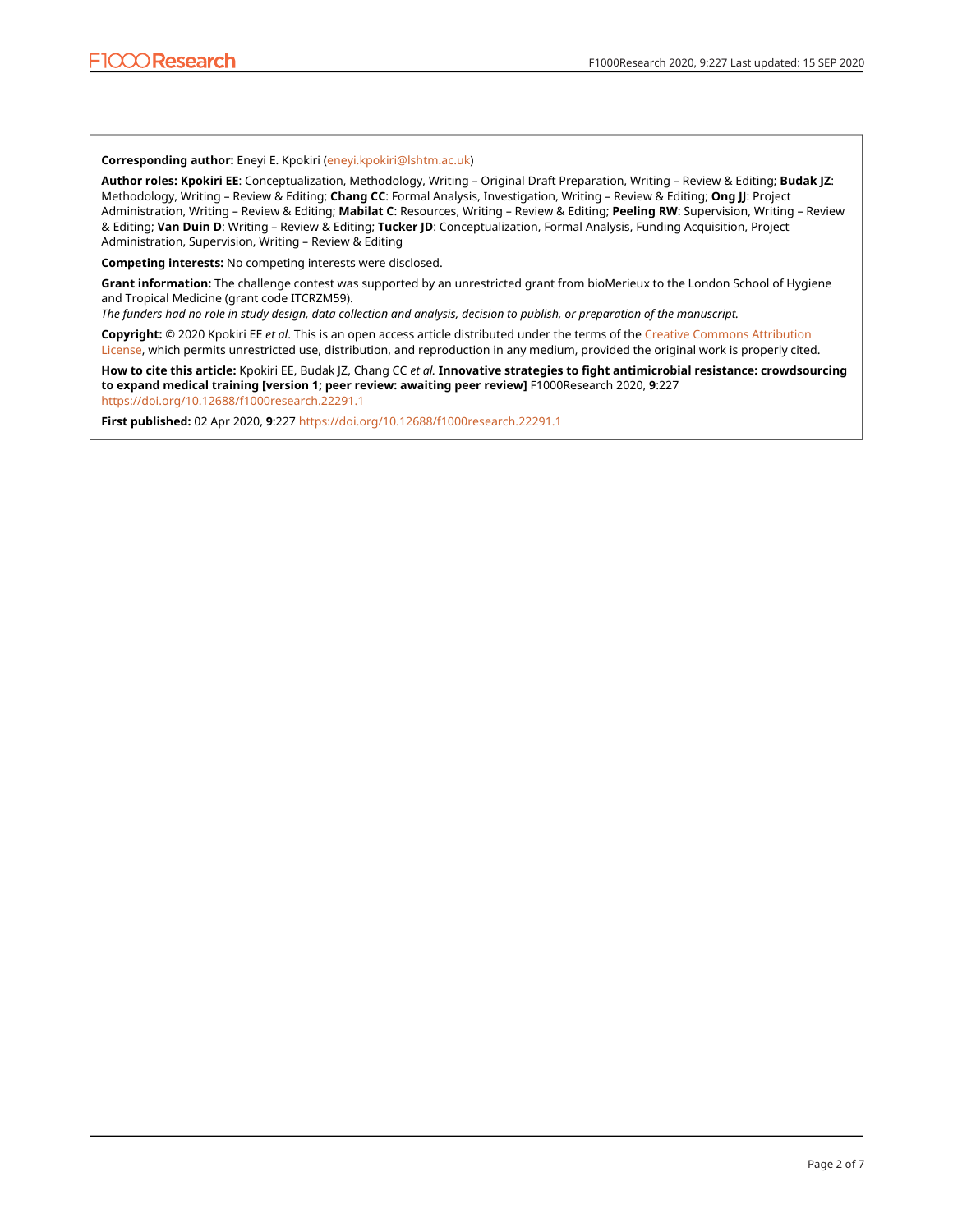#### **Introduction**

Antimicrobial resistance (AMR) is a major public health threat. Reports from the World Health Organisation (WHO) global surveillance and Global Point Prevalence Survey show high rates of inappropriate antibiotic use<sup>1</sup>, suggesting the need for enhanced antimicrobial stewardship. Yet public awareness of AMR remains  $low<sup>2</sup>$  and the pipeline from medical school into careers relating to infectious diseases is weak. The numbers of US trainees entering infectious diseases decreased 41% between 2009 and 2017<sup>3</sup>.

There is a need to respond to the lack of interest in infectious disease training through various methods, including expanding medical training on infectious diseases<sup>3</sup>. Most medical schools give limited teaching on AMR and even less on the use of diagnostics to reduce inappropriate use of antibiotics<sup>[4](#page-4-0)</sup>. A European study reported that in all but one of seven medical schools studied, the majority of students wanted further education on antibiotic prescribing, which is an essential aspect of AMR management<sup>[5](#page-4-0)</sup>. A US study also suggested that physicians receive inadequate training on the interpretation of antibiograms<sup>[6](#page-4-0)</sup>. Other studies from the UK<sup>[7](#page-4-0)</sup>, China<sup>8</sup> and Ethiopia<sup>[9](#page-5-0)</sup>, suggest the need for more AMR and diagnostics content in medical curricula. The WHO recently highlighted the importance of undergraduate training in prudent prescribing and research highlights the need for more AMR and diagnostics training for healthcare workers around the world $10$ .

In response to this need, we organised a crowdsourcing project, soliciting clinical cases on diagnostics/AMR from medical students and physicians. Crowdsourcing is a bottom-up approach that allows many individuals to attempt to solve a problem and then shares solutions with the public<sup>11</sup>. Crowdsourcing contests typically convene a steering committee, engage citizens or a particular group to participate, evaluate entries, recognize finalists and share solutions with the public (Table 1). It has been used in medical research and piloted as a tool to develop medical education materials<sup>[12](#page-5-0)</sup>.

Our crowdsourcing approach focused on developing an educational resource for medical students and trainees on infectious disease diagnostics/AMR. The overall goal of the challenge contest was to spur enthusiasm for infectious diseases and increase infectious disease diagnostics/AMR knowledge to support antibiotic stewardship. The aim of the call was to encourage medical students, trainees, physicians, and others to collect or write clinical cases to develop educational materials for AMR.

#### **Methods**

#### Crowdsourcing for clinical AMR cases

We set up a global steering committee comprised of 19 individuals from six WHO regions (seven women and 12 men). The steering committee included experts in laboratory science, medicine, public health, health communications, and medical education. Members were selected based on sex, geographic region, and expertise. We accepted clinical cases focused on used of diagnostics in AMR from mid-March until May 1, 2018. This call was disseminated through social media channels (including Facebook, Twitter and YouTube), partner organizations, professional association mailing lists, and in-person events. The call for

#### **Table 1. Steps in a crowdsourcing challenge contest.**

| <b>STAGES</b>                       | <b>PURPOSE</b>                                                                                                                            | <b>RESULTS</b>                                                                                                                                                                                    |
|-------------------------------------|-------------------------------------------------------------------------------------------------------------------------------------------|---------------------------------------------------------------------------------------------------------------------------------------------------------------------------------------------------|
| Organize<br>a steering<br>committee | To support a strong community, buy-in from the<br>start which resonates with local language/culture/<br>preferences                       | The contest had a steering committee of nineteen<br>experts from seven WHO regions                                                                                                                |
| Engage the<br>community             | To clarify the rules/guidelines of the contest for<br>community members and encourage participation                                       | The call for entries was promoted through a website,<br>social media and in-person events. We received 25<br>entries received from 9 countries                                                    |
| $\frac{1}{2}$ Evaluate Entries      | To determine a group of judges from the crowd,<br>steering committee, or others to evaluate entries<br>based on a pre-specified criterion | All entries were evaluated in 3 stages and 23 entries<br>were eligible for judging. Fourteen judges evaluated<br>the eligible entries after screening and three cases<br>emerged as the finalists |
| Recognize<br>Finalists/prizes       | Announcement of finalists and through social<br>media, other online platforms and in-person<br>events                                     | Three finalists were invited and supported to attend<br>an AMR symposium to present their cases where they<br>were presented with commendation certificate                                        |
| Share<br>solutions                  | To share finalists with national or local agencies,<br>and to implement the final outcomes in the<br>relevant context                     | Finalist cases published online in Partners ID Images<br>and further developed into an open access learning<br>module                                                                             |

WHO- World Health Organisation, AMR- Antimicrobial Resistance, ID-Infectious Disease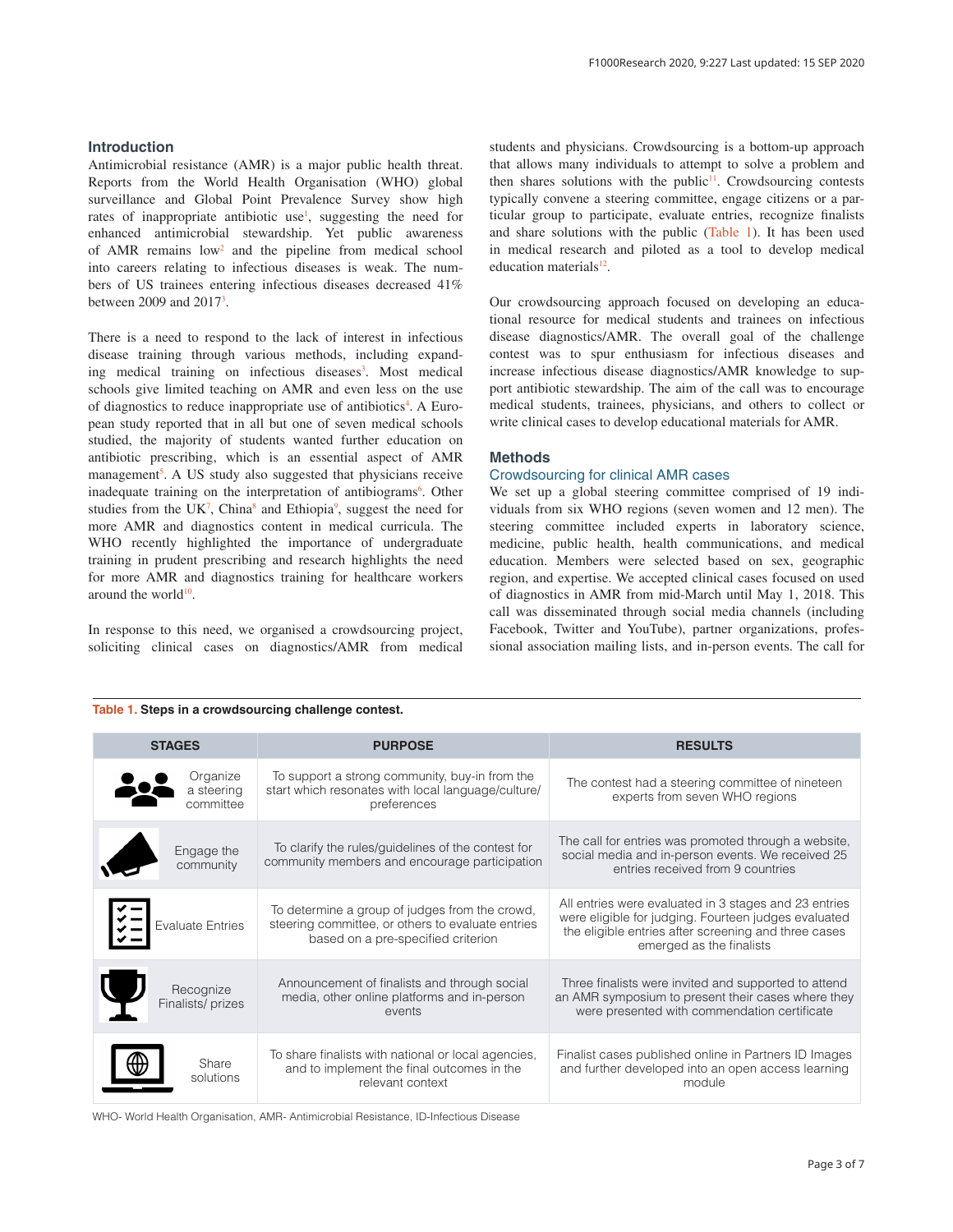participation was translated into the six official languages of the WHO, but only entries in English were accepted. Links to a one-minute video and a website developed for the contest were shared as part of the call. The website received an average of 117 page views each week. Banners and posters (see *Extended data*) [13](#page-5-0) were also printed and displayed in some hospitals and medical schools in London to create awareness about the contest. All cases were screened for eligibility by two steering committee members and then sent to four physician judges for evaluation using pre-specified criteria. Judges included infectious disease fellows and residents identified by the steering committee. Eligibility criteria published alongside details of the open contest included a focus on AMR clinical case, written in English, using less than 2000 words, and included at least one image. Participants were also required to obtain consent from patients to share cases. The selected judges were neither part of the steering committee nor involved in the design of the call. At this stage, each case was scored between 0 and 10 by the judges. Criteria set for judging the cases include focus on diagnostics and AMR, relevance to medical teaching and capacity to enhance appropriate antibiotic use. The judging rubric is available as *Extended data*[13](#page-5-0).

Individual scores were collated, and the mean score for each case was calculated. At the end of the judging process, the finalists (cases that achieved a mean score of 7/10 or greater) were announced. These clinical cases had a second level of review from three independent judges with detailed feedback on specific areas to improve overall quality and understanding of the cases presented.

All case authors were provided commendation certificates for participation. The finalists were provided with individualized feedback and supported to attend a multidisciplinary diagnostics/AMR focused symposium in London. Finalist cases were disseminated through Partners ID Images. Partners ID Images is an open access online library focused on infectious diseases.

#### Delphi approach

We used a modified Delphi method as part of a one-day symposium to identify and prioritize key learning objectives for the AMR learning module that was developed using finalists  $cases<sup>14</sup>$ . The Delphi survey was included as part of activities in a one-day AMR symposium held in London on November 1, 2018, which had experts in AMR research and practice in attendance. The symposium had a line up different AMR research presentations and a panel discussion on diagnostics and AMR. A total of 30 participants, including physicians, medical microbiologists, clinical researchers and medical post graduate students, who attended the one-day AMR symposium and were asked to participate in a survey. Participants were briefed about the survey contents and were also informed that participation was voluntary. The initial round in the morning session consisted of 30 participants and the second round in the afternoon had 21 participants, as some participants attended only the morning session. After two rounds, there was consensus to include 12 objectives (see *Extended data*, supplementary file 3) in the AMR learning module.

#### Crowd voting

A [crowd voting platform was set up on Partners ID images](http://www.idimages.org/casechallenge/) for the general public to select a crowd favourite from the three finalists. The voting page was open for two weeks and received 334 votes, mostly from the US, Peru, Australia and the UK. A random number generator was used to select 17 voters (5% of total votes) to receive a free digital Sanford Guide app.

#### **Results**

We received 25 clinical case entries from nine countries. Peru had the highest number of entries – seven (28%), followed by the US with six entries (17%). Other submissions were received from Nigeria (n=4), China (n=3), Australia (n=1), Canada  $(n=1)$ , Ethiopia  $(n=1)$ , Paraguay  $(n=1)$ , and Zambia  $(n=1)$ . After screening, 23 cases were eligible for the next stage of judging (see *Underlying data*[13\)](#page-5-0); two entries were excluded for not being relevant to the subject of the call. In total, 19 were original cases written by participants, and four were adapted from already published literature. All cases were submitted alongside a signed declaration of patients' consent from the authors. The cases described clinical presentations of drug resistant organisms and the role of diagnostics in their management. An overview is given on the [SESH Global website](https://www.seshglobal.org/DiagnosticsAMR2018).

Out of the 23 eligible cases, three cases emerged as finalists with mean scores of seven or above. Most cases achieved scores greater than five; only six entries (26%) had mean scores less than five. *Underlying data* shows scores for each case<sup>13</sup>.

The crowd favourite was a clinical case on pyelonephritis caused by metallo-beta-lactamases producing *Pseudomonas aeruginosa*. All three finalist cases (see *Extended data*, Supplementary file  $1$ <sup>13</sup> were further reviewed with medical education experts from partner organizations and integrated into an online diagnostics/AMR interactive learning module (see *Extended data*, Supplementary file  $2$ <sup>13</sup>. This was done with the help of the results of the Delphi approach (see *Underlying data* for results)<sup>[13](#page-5-0)</sup>.

#### **Discussion**

Crowdsourcing provides several advantages in the development of medical training materials compared to conventional approaches, including duration of time needed, cost, and global coverage. Our challenge was able to solicit over 20 cases in less than two months, faster than most medical education development. The total cost of the challenge was less than having experts develop clinical cases. Finally, the global composition of our steering committee and case contributors allowed us to develop a resource that may be relevant in diverse global settings.

However, our crowdsourcing contest had several limitations that warrant consideration. This contest received fewer clinical cases than other crowdsourcing contests. The low number of cases may have been related to the lack of official partnerships with a larger conference or professional associations, the relatively high requirements – including need to obtain patient's consent – in the guidelines for submissions, and the timing of the call. Our call for cases coincided with a similar call for clinical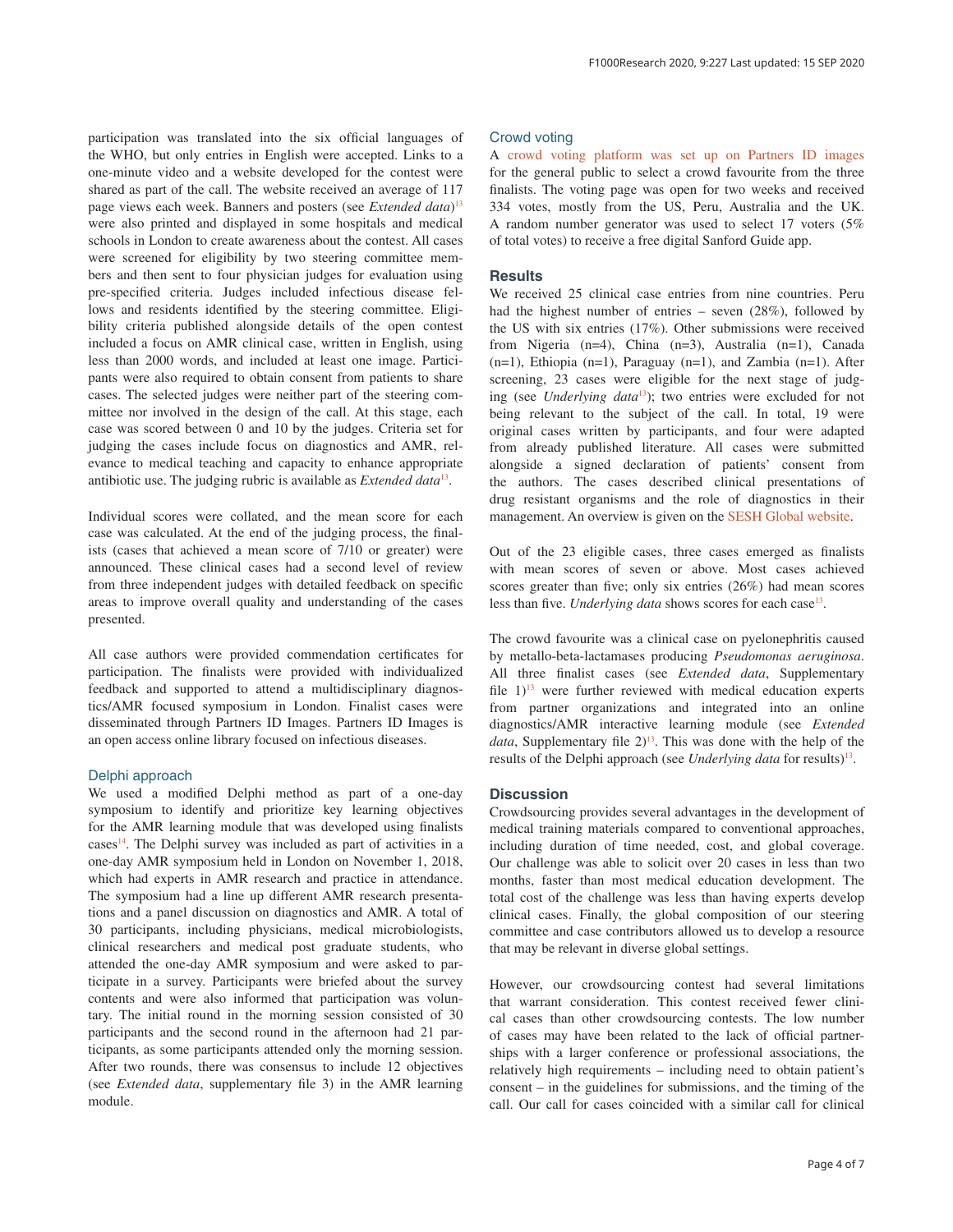<span id="page-4-0"></span>cases on infectious diseases from the Infectious Diseases Society of America. Despite the overall low number of submissions, we had sufficiently strong cases to create the learning module and develop new case content for the database.

One gap identified during the challenge was the limited strategic priorities within AMR medical education. The purpose of the learning module is to increase awareness and understanding of diagnostics and AMR in adult and paediatric medicine. This could be used as Continuing Medical Education (CME) or integrated into undergraduate medical curricula.

While we have created an open access learning resource on diagnostics and AMR (supplementary file 2), there is still a need for more educational resources related to AMR. Crowdsourcing may be a useful adjunct in the development of medical education materials. Crowdsourcing could be used in a variety of settings to encourage interest in infectious diseases, decrease unnecessary antibiotic use and promote antibiotic stewardship.

### **Data availability**

#### Underlying data

Open Science Framework: Innovative strategies to fight antimicrobial resistance: crowdsourcing to expand medical training.<https://doi.org/10.17605/OSF.IO/WVP9G>[13.](#page-5-0)

This project contains the following underlying data:

- AMR\_Delphi\_ResultsTable. (Results of the two-part Delphi study).
- Clinical cases (The 23 clinical cases submitted).
- Scores for AMR Clinical cases. (Judges scores for each submitted case).
- AMR\_Delphi[1]. (Raw results from Delphi study round 1).
- AMR\_Round2[1]. (Raw results from Delphi study round 2).

#### Extended data

Open Science Framework: Innovative strategies to fight antimicrobial resistance: crowdsourcing to expand medical training. <https://doi.org/10.17605/OSF.IO/WVP9G>[13](#page-5-0).

#### This project contains the following extended data:

- Supplemental\_digital\_appendix\_1FINALIST\_Clinical\_ cases[1]. (Supplementary file 1: Summaries of the case finalists).
- Supplemental\_digital\_appendix\_\_2\_The\_learning\_ module[1] (Supplementary file 2: How to access the diagnostic/AMR learning module)
- Supplemental digital appendix 3 The learning Objectives. (Supplementary file 3: Learning objectives).
- AMR contest flyer (flyer used to advertise AMR case competition)
- AMR Contest roll up banner (banner used to advertise AMR case competition)
- CrowdvotingAnnouncement14Oct2018 (announcement made to encourage crowdvoting)
- AMRsurvey\_ToPrint[1] (blank survey used for Delphi study round 1)
- AMRsurvey\_round2[1] (blank survey used for Delphi study round 2)

Data are available under the terms of the [Creative Commons](https://creativecommons.org/licenses/by/4.0/legalcode) [Attribution 4.0 International license](https://creativecommons.org/licenses/by/4.0/legalcode) (CC-BY 4.0).

#### **Consent**

Written informed consent for publication of their clinical details and/or clinical images was obtained from each of the patients.

#### Acknowledgements

The authors wish to acknowledge the support of Mark Miller, Isabelle Canaiux, Gros Marie-Francoise, Brian Schwartz, and Rajesh Tim Gandhi. The diagnostics/AMR challenge contest Steering Committee, the London School of Hygiene and Tropical Medicine International Diagnostics Centre, University of California San Francisco, Partners ID Images [\(https://www.](https://www.idimages.org/) [idimages.org](https://www.idimages.org/)), Social Entrepreneurship to Spur Health (SESH Global) and the authors of our clinical cases.

#### **References**

- 1. Versporten A, Zarb P, Caniaux I, *et al.*: **Antimicrobial consumption and resistance in adult hospital inpatients in 53 countries: results of an internetbased global point prevalence survey.** *Lancet Glob Health.* 2018; **6**(6): e619–e29. **[PubMed Abstract](http://www.ncbi.nlm.nih.gov/pubmed/29681513)** | **[Publisher Full Text](http://dx.doi.org/10.1016/S2214-109X(18)30186-4)**
- 2. Mason T, Trochez C, Thomas R, *et al.*: **Knowledge and awareness of the general public and perception of pharmacists about antibiotic resistance.** *BMC Public Health.* 2018; **18**(1): 711. **[PubMed Abstract](http://www.ncbi.nlm.nih.gov/pubmed/29884154)** | **[Publisher Full Text](http://dx.doi.org/10.1186/s12889-018-5614-3)** | **[Free Full Text](http://www.ncbi.nlm.nih.gov/pmc/articles/5994078)**
- 3. Bonura EM, Armstrong WS: **Increasing Subspecialization in the Field of Infectious Diseases: Evaluating Challenges and Strategies to Move Forward.** *J Infect Dis.* 2017; **216**(suppl\_5): S594–S9. **[PubMed Abstract](http://www.ncbi.nlm.nih.gov/pubmed/28938043)** | **[Publisher Full Text](http://dx.doi.org/10.1093/infdis/jix316)**
- 4. Abbo LM, Cosgrove SE, Pottinger PS, *et al.*: **Medical students' perceptions and**

**knowledge about antimicrobial stewardship: how are we educating our future prescribers?** *Clin Infect Dis.* 2013; **57**(5): 631–8. **[PubMed Abstract](http://www.ncbi.nlm.nih.gov/pubmed/23728148)** | **[Publisher Full Text](http://dx.doi.org/10.1093/cid/cit370)**

- 5. Dyar OJ, Pulcini C, Howard P, *et al.*: **European medical students: a first multicentre study of knowledge, attitudes and perceptions of antibiotic prescribing and antibiotic resistance.** *J Antimicrob Chemother.* 2014; **69**(3): 842–6. **[PubMed Abstract](http://www.ncbi.nlm.nih.gov/pubmed/24191307)** | **[Publisher Full Text](http://dx.doi.org/10.1093/jac/dkt440)**
- 6. Nand P, Wilson MD, Cohen SH, *et al.*: **Curbing antimicrobial resistance: Do physicians receive adequate education about antibiograms?** *J Infect.* 2016; **72**(1): 127–9. **[PubMed Abstract](http://www.ncbi.nlm.nih.gov/pubmed/26449880)** | **[Publisher Full Text](http://dx.doi.org/10.1016/j.jinf.2015.09.036)** | **[Free Full Text](http://www.ncbi.nlm.nih.gov/pmc/articles/4975529)**

7. Castro-Sanchez E, Farrell S, Drumright L, *et al.*: **Do we need to review and escalate the antimicrobial stewardship education in health and veterinary**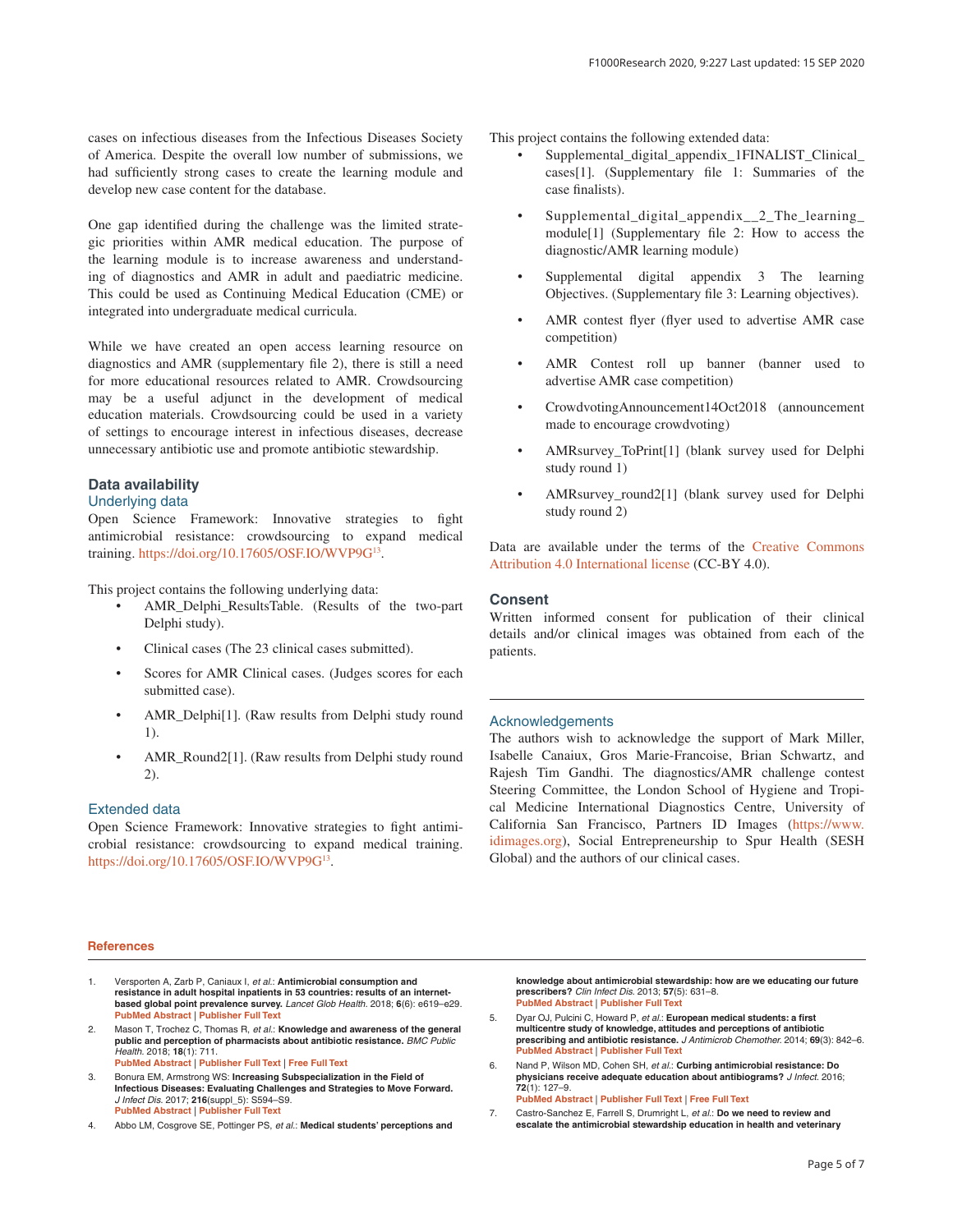<span id="page-5-0"></span>**undergraduate courses in the United Kingdom? Results of a national survey.** *Int J Infect Dis.* 2014; **21**: 203. **[Publisher Full Text](http://dx.doi.org/10.1016/j.ijid.2014.03.845)**

- 8. Hu YH, Wang XM, Tucker JD, *et al.*: **Knowledge, Attitude, and Practice with Respect to Antibiotic Use among Chinese Medical Students: A Multicentre Cross-Sectional Study.** *Int J Environ Res Public Health.* 2018; **15**(6): pii: E1165. **[PubMed Abstract](http://www.ncbi.nlm.nih.gov/pubmed/29867005)** | **[Publisher Full Text](http://dx.doi.org/10.3390/ijerph15061165)** | **[Free Full Text](http://www.ncbi.nlm.nih.gov/pmc/articles/6025109)**
- 9. Seid MA, Hussen MS: **Knowledge and attitude towards antimicrobial resistance among final year undergraduate paramedical students at University of Gondar, Ethiopia.** *BMC Infect Dis.* 2018; **18**(1): 312. **[PubMed Abstract](http://www.ncbi.nlm.nih.gov/pubmed/29980174)** | **[Publisher Full Text](http://dx.doi.org/10.1186/s12879-018-3199-1)** | **[Free Full Text](http://www.ncbi.nlm.nih.gov/pmc/articles/6035414)**
- 10. Rogers Van Katwyk S, Jones SL, Hoffman SJ: **Mapping educational opportunities for healthcare workers on antimicrobial resistance and stewardship around the world.** *Hum Resour Health.* 2018; **16**(1): 9. **[PubMed Abstract](http://www.ncbi.nlm.nih.gov/pubmed/29402327)** | **[Publisher Full Text](http://dx.doi.org/10.1186/s12960-018-0270-3)** | **[Free Full Text](http://www.ncbi.nlm.nih.gov/pmc/articles/5799960)**
- 11. Lendvay TS, White L, Kowalewski T: **Crowdsourcing to Assess Surgical Skill.** *JAMA Surg.* 2015; **150**(11): 1086–7. **[PubMed Abstract](http://www.ncbi.nlm.nih.gov/pubmed/26421369)** | **[Publisher Full Text](http://dx.doi.org/10.1001/jamasurg.2015.2405)**
- 12. Tucker JD, Meyers K, Best J, *et al.*: **The HepTestContest: a global innovation contest to identify approaches to hepatitis B and C testing.** *BMC Infect Dis.* 2017; **17**(Suppl 1): 701. **[PubMed Abstract](http://www.ncbi.nlm.nih.gov/pubmed/29143673)** | **[Publisher Full Text](http://dx.doi.org/10.1186/s12879-017-2771-4)** | **[Free Full Text](http://www.ncbi.nlm.nih.gov/pmc/articles/5688427)**
- 13. Kpokiri EE: **Innovative strategies to fight antimicrobial resistance: crowdsourcing to expand medical training.** 2020. **<http://www.doi.org/10.17605/OSF.IO/WVP9G>**
- 14. Budak J, Kpokiri EE, Abdoler E, *et al.*: **2547. Prioritizing Antimicrobial Resistance Learning Objectives Through a Modified, Two-Round, One-Day Delphi at a Multidisciplinary Conference.** *Open Forum Infectious Disease.* 2019; **6**(Supplement\_2): S885. **[Publisher Full Text](http://dx.doi.org/10.1093/ofid/ofz360.2225)**